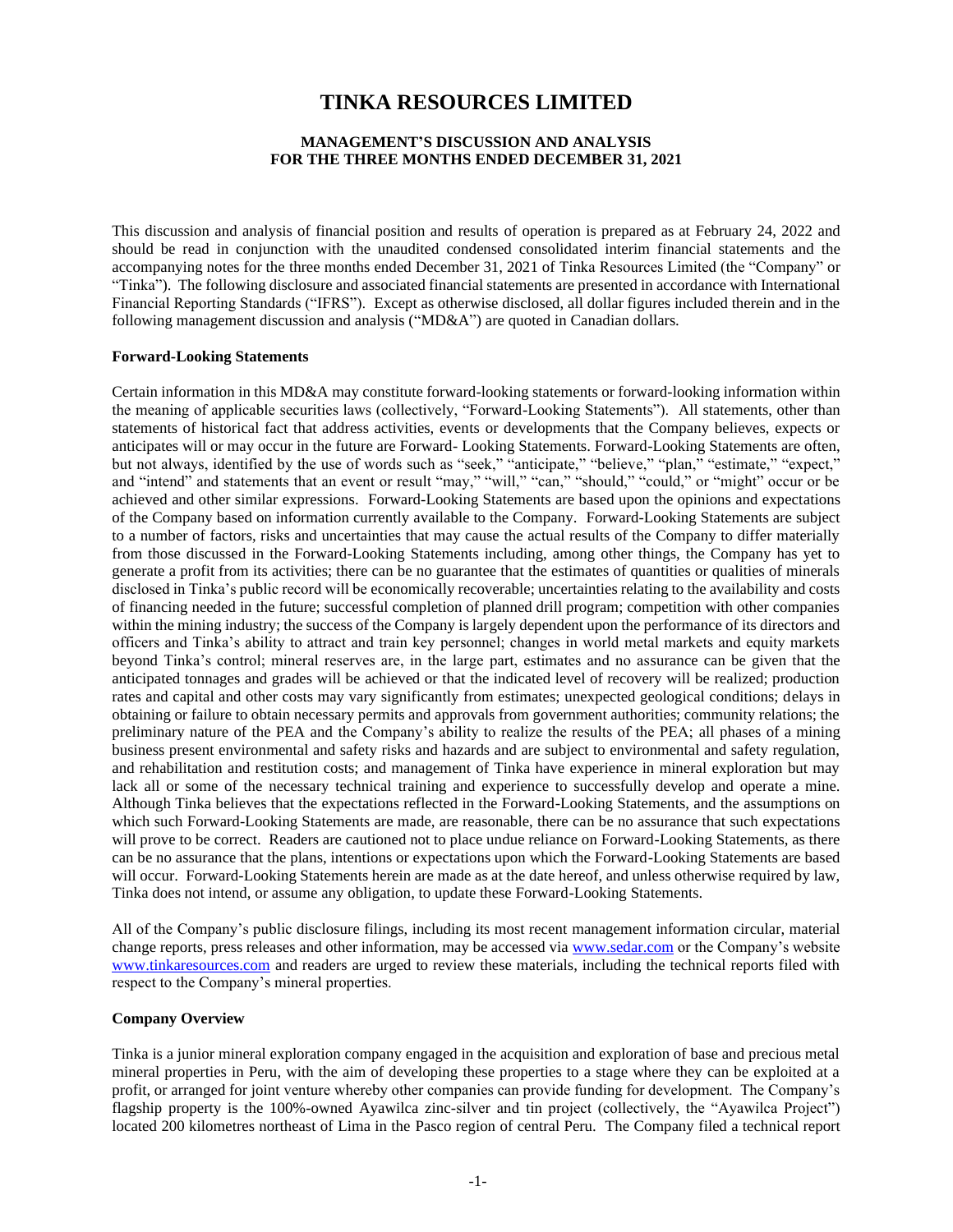for the Ayawilca Project on November 10, 2021, incorporating the results of an updated Preliminary Economic Assessment ("PEA") compliant with National Instrument 43-101 Standards of Disclosure for Mineral Projects ("NI 43-101"). In addition to the Ayawilca Project, the Company is actively exploring its large land package in central Peru for new copper-gold and silver-zinc-lead deposits.

The Ayawilca Project consists of three polymetallic mineral deposits, with separate resource estimations. The PEA has shown that the Zinc Zone deposit has the potential to be a global top-10 zinc producer. The Zinc Zone indicated resource contains 3.0 billion pounds of zinc, 10 million ounces of silver, and 87 million pounds of lead (estimated as at August 30, 2021). An additional inferred resource contains 5.7 billion pounds of zinc, 31 million ounces of silver, 370 million pounds of lead (estimated as at August 30, 2021). The Zinc Zone deposit also remains open in several directions.

The Ayawilca Tin Zone lies beneath, and on the margins of, the Zinc Zone. The Tin Zone inferred resource contains 189 million pounds of tin grading 1.0% tin (estimated as at August 30, 2021). Since early 2021, tin prices have risen significantly due to the shortage of supply and the strong demand for tin in electrical circuits. Tin is the most highly valued of all the base metals - tin is currently more than 4 times the price of copper, and 12 times the price of zinc.

The Colquipucro deposit (also referred to as "Colqui Silver Zone") is a separate silver resource located approximately 1.5 kilometres from the Ayawilca deposits. The Colqui Silver Zone is a disseminated sandstone-hosted silver deposit lying close to surface, with 14 million ounces of silver in indicated resources and an additional 13 million ounces in inferred resources (estimated as at May 25, 2016).

Sentient Global Resources Fund IV, LP ("Sentient"), an insider of Tinka, holds an aggregate of 73,382,073 common shares of the Company, approximately 21.5% of the Company's issued and outstanding common shares. Compañia de Minas Buenaventura SAA ("Buenaventura"), also an insider of Tinka, holds an aggregate of 65,843,620 common shares of the Company, approximately 19.3% of the Company's issued and outstanding common shares. Buenaventura is a Peruvian precious and base metals mining and exploration-development company with numerous mining operations in Peru. Nexa Resources ("Nexa") holds 30,550,512 common shares, approximately 9.0% of the Company's issued and outstanding common shares. Nexa owns and operates three long-life underground mines in the central Andes of Peru, and also owns and operates the only zinc smelter in the country at Cajamarquilla near the capital city of Lima.

As of the date of this MD&A, the Company has not earned any production revenue, nor found any proven reserves on any of its properties. The Company trades on the TSX Venture Exchange ("TSXV") as a Tier 1 issuer, under the symbol "TK", on the OTCQB under the symbol "TKRFF", on the Lima Stock Exchange under the symbol "TK", and on the Frankfurt Exchange under the symbol "TLD".

# *Directors and Officers*

As at the date of this MD&A, the Company's Directors and Officers are as follows:

| Dr. Graham Carman     | - President, Chief Executive Officer ("CEO") and director |
|-----------------------|-----------------------------------------------------------|
| Ben McKeown           | - Non-executive Chairman and director                     |
| Nick DeMare           | - Chief Financial Officer ("CFO") and director            |
| Alvaro Fernandez-Baca | - Vice President, Exploration ("VPE")                     |
| Mary Little           | - Director                                                |
| Pieter Britz          | - Director                                                |
| Raul Benavides        | - Director                                                |
| Mariana Bermudez      | - Corporate Secretary                                     |

# **COVID-19 Update**

Following the sharp rise in COVID-19 cases due to the Omicron wave in January 2022, COVID-19 cases in Peru have rapidly decreased. All of Tinka's employees are fully vaccinated, and Tinka continues to enforce COVID-19 protocols while travelling to and from work, and while working in enclosed offices. COVID-19 has had some impact on the performance of the Company and its Peruvian operations, but it is not possible to reliably estimate the impact of the COVID-19 pandemic on the financial results of the Company and its operations in future periods.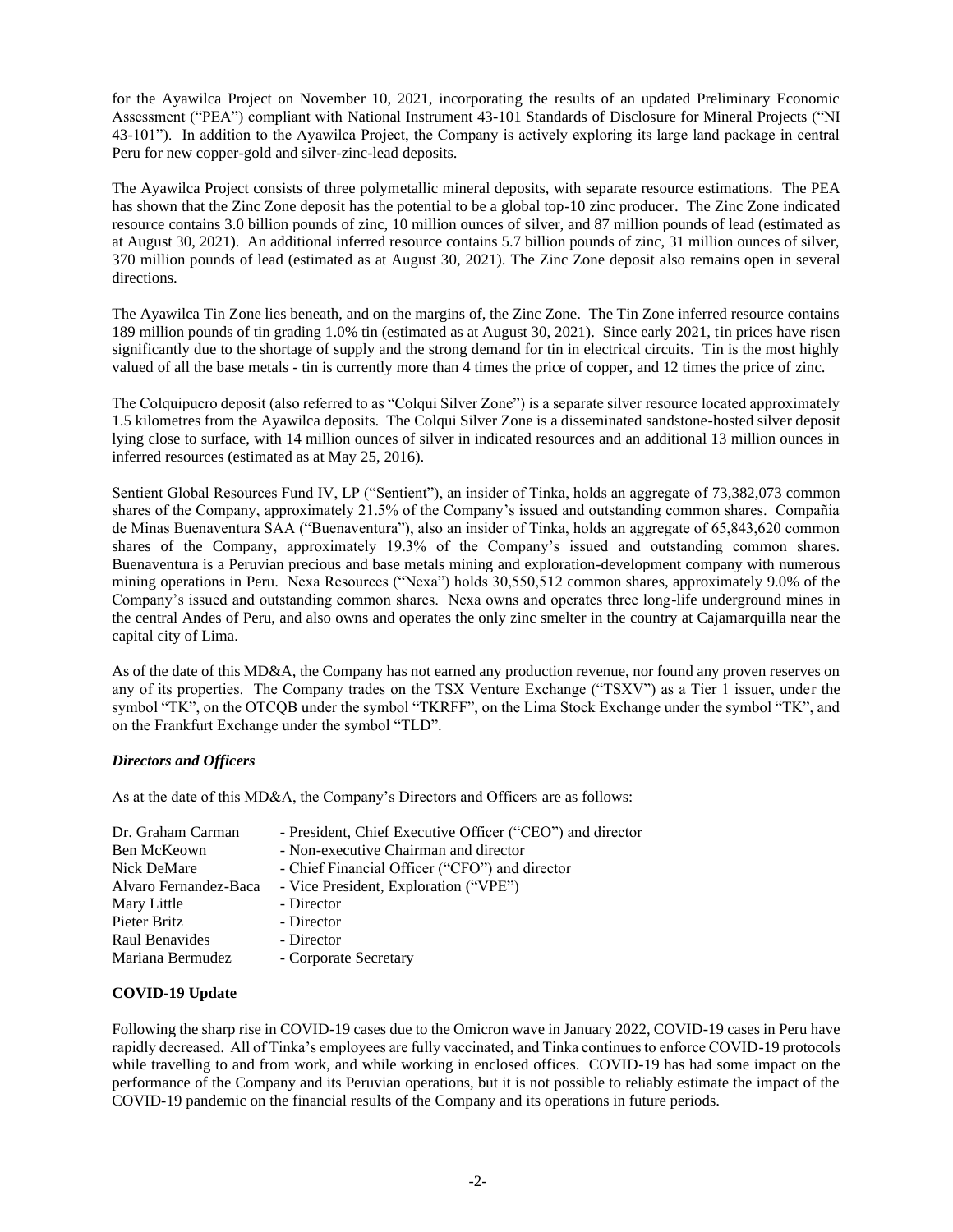# **Exploration Projects, Peru**

# *Introduction*

As at the date of this MD&A, the Company holds 59 granted mining concessions covering 16,548 hectares at its flagship Ayawilca Project in the Department of Pasco, owned by its 100%-owned subsidiary Tinka Resources S.A.C.

The Company also holds 39 granted mining concessions covering 31,900 hectares (and 7 concession applications for 3,900 hectares) through its 100%-owned subsidiary Darwin Peru S.A.C. ("Darwin"). The majority of the Darwin concessions (35 granted mining concessions for 28,800 hectares and 2 applications for 700 hectares) form the Silvia copper-gold exploration project (the "Silvia Project") immediately adjacent to the Ayawilca Project in the Department of Huanuco, Central Peru.

### *Current Activities*

### *Ayawilca Project*

On October 14, 2021 the Company released the results of an updated PEA prepared for the Ayawilca Project. A technical report was filed on November 10, 2021. The updated PEA was disclosed in accordance with National Instrument 43-101 *Standards of Disclosure for Mineral Projects* ("NI 43-101") and was prepared by Mining Plus Peru S.A.C. ("Mining Plus") as principal consultant, Transmin Metallurgical Consultants ("Transmin"), Envis E.I.R.L ("Envis"), and SLR Consulting (Canada) Ltd ("SLR").

The updated PEA provided the economic assessment for an underground ramp-access mine development of the Ayawilca Zinc Zone with an 8,500 tonnes per day (tpd) processing plant, a significant throughput increase from the previous 2019 PEA (5,000 tpd).

### PEA highlights:

- 1. After-tax NPV8% of US \$433,000,000 (up 19% from 2019 PEA) using base case metal prices of US \$1.20/lb zinc, US \$22/oz silver, and US \$0.95/lb lead on a 100% equity basis (pre-tax NPV8% of US \$720,000,000).
- 2. Initial Capex of US \$264,000,000 with after-tax IRR of 31.9% (pre-tax IRR of 42.6%).
- 3. Strong leverage to zinc price: assuming a zinc price of US \$1.50/lb (note: current spot is ~US\$1.65/lb), the after-tax NPV $_{8\%}$  increases to US \$785,000,000 and IRR increases to 45.7% (pre-tax NPV $_{8\%}$  of US \$1.27 billion and IRR of 61%).
- 4. 43.5 million tonnes mined over 14.4 years using bulk underground mining methods (sub level stoping, combined with overhand cut and fill) with daily mill throughput of 8,500 tonnes per day ("tpd").
- 5. Average annual production of approximately 155,000 tonnes of zinc in concentrate per year, which would make Ayawilca the largest primary zinc producer in South America and a top-10 global zinc producer.
- 6. Project located in a major mining region close to a paved highway under construction ~200 km from an operating zinc refinery and port on the Pacific coast near to Lima.
- 7. Designed to minimize risk and environmental impact: 40% of tailings used as underground backfill and onsurface tailings treatment and storage facility to use filtered dry-stack technology.
- 8. Numerous opportunities to add further value, including:
	- (i) exploration upside for additional zinc discoveries including at South, Far South, Yanapizgo, and Zone 3 areas;
	- (ii) further optimization of zinc and silver metallurgical recoveries; and
	- (iii) incorporating high grade Tin Zone resources into the mine plan.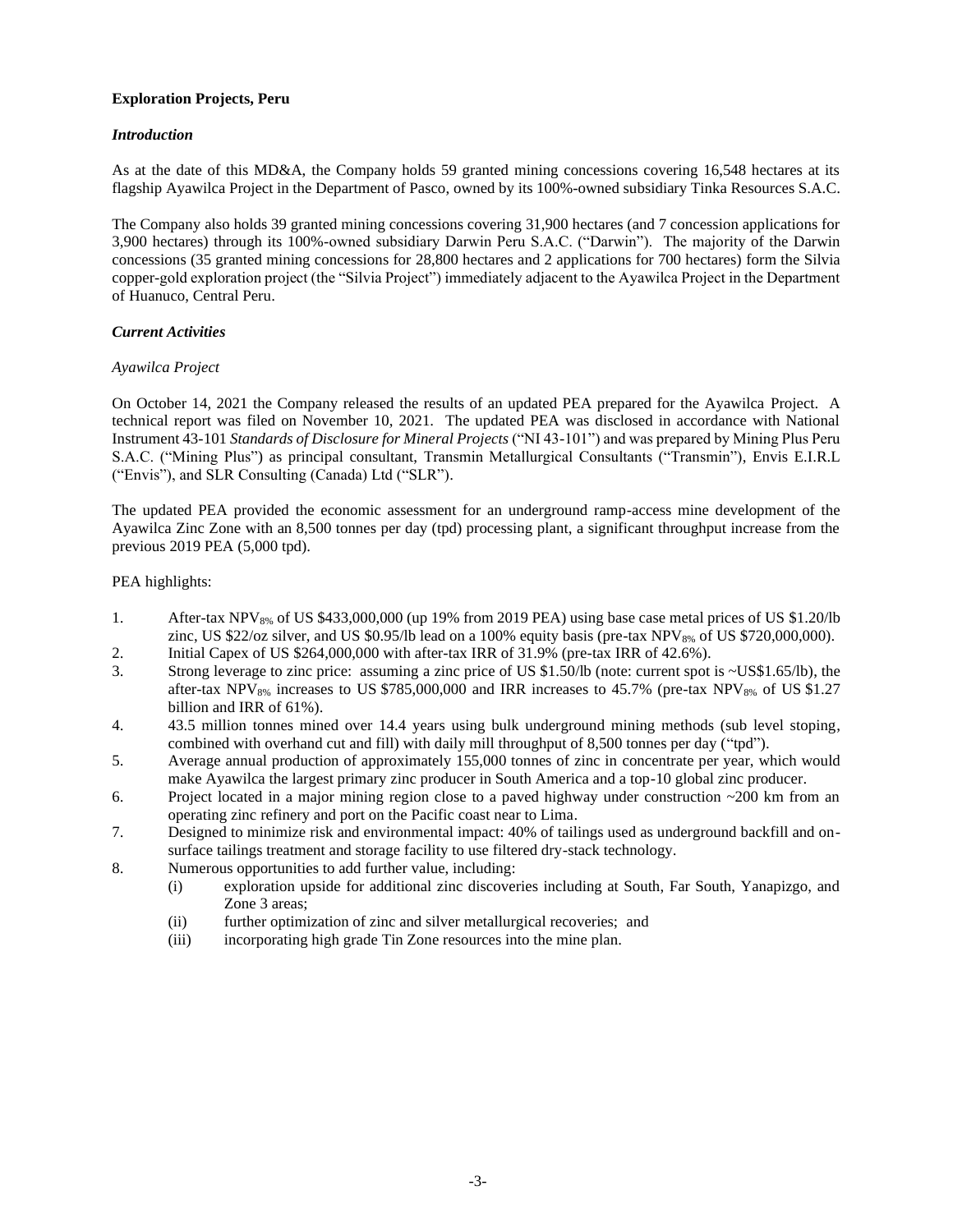**Table 1: Ayawilca Zinc Zone PEA highlights (effective date October 14, 2021)**

| <b>Financial Summary</b>                             | <b>Pre-tax</b>   | After-tax        |
|------------------------------------------------------|------------------|------------------|
| NPV (8% discount rate)                               | US \$720,000,000 | US \$433,000,000 |
| Internal Rate of Return ("IRR")                      | 42.6%            | 31.9%            |
| Payback period                                       | 2.0 years        | 2.6 years        |
| Pre-production capital expenditure $(Capex)^{(1)}$   |                  | US \$264,000,000 |
| <b>Sustaining Capex</b>                              |                  | US \$186,800,000 |
| Life of Mine ("LOM") Capex                           |                  | US \$450,700,000 |
| Closure Cost                                         |                  | US \$15,200,000  |
| Notes: (1) Includes contingencies of US \$44,000,000 |                  |                  |

| <b>Operating Summary</b>                                          |                    |
|-------------------------------------------------------------------|--------------------|
| Processing plant throughput                                       | $8,500$ t/day      |
| Average annual zinc concentrate production                        | 309,000 dmt/year   |
| Average annual lead-silver concentrate production                 | 8,680 dmt/year     |
| Average annual silver in lead concentrate                         | $632,000$ oz/year  |
| Total LOM zinc production                                         | 4,450,000 tonnes   |
| Net smelter return from zinc and lead concentrates                | US \$4,156,000,000 |
| Mining costs                                                      | US \$32.79/t       |
| Processing costs                                                  | US $$7.10/t$       |
| General and administration costs                                  | US $$4.27/t$       |
| <b>Total Operating Costs (Opex)</b>                               | US \$44.16/t       |
| $\cdot$ 111 $\cdot$<br>$\mathbf{v}$ , and the set of $\mathbf{v}$ |                    |

Notes: dmt = dry metric tonne. Numbers may not add due to rounding

| <b>Base Case Metal Prices &amp; Exchange Rate Assumptions</b> | <b>Input value</b> |
|---------------------------------------------------------------|--------------------|
| Zinc Price                                                    | US \$1.20/lb       |
| Lead Price                                                    | US \$0.95/lb       |
| <b>Silver Price</b>                                           | <b>US \$22/oz</b>  |
| NSR Cut-off value                                             | <b>US \$65/t</b>   |
| Exchange Rate - Peruvian SOL / US\$                           | 3.87               |
| Total material processed (LOM)                                | 43,500,000 tonnes  |
| Mine Life                                                     | 14.4 vears         |

# *Planned Activities at Ayawilca*

A geological reinterpretation of steep-dipping mineralized zinc-silver-lead structures at South Ayawilca suggests there is potential to expand the high-grade mineralization and potentially discover a feeder structure. Tinka is planning a resource extension drill program during the first half of 2022, including holes to drill test feeder style mineralization. Tinka expects that a resource expansion drill program could commence by Q2, subject to the completion of contracts and finalization of access agreements with the communities which are making good progress.

In light of the recent strong rise in the tin price, the Company is reassessing the metallurgical flowsheet and recovery of the Tin Zone deposit, which was not incorporated into the updated PEA despite the existence of a substantial tin resource (~190 Mlb or ~86,000 tonnes Sn in estimated inferred resources). The Company believes that if a metallurgical breakthrough can be made (e.g., improving the recovery of fine-grained cassiterite), this has the potential to unlock significant value by incorporating tin into a future mine plan.

# *Mineral Resources*

Updated Mineral Resource estimates for the Ayawilca Project, as estimated by SLR Consulting (Canada) Ltd ("SLR"), have an effective date of August 30, 2021 and were incorporated into the PEA. Mineral Resource estimates for two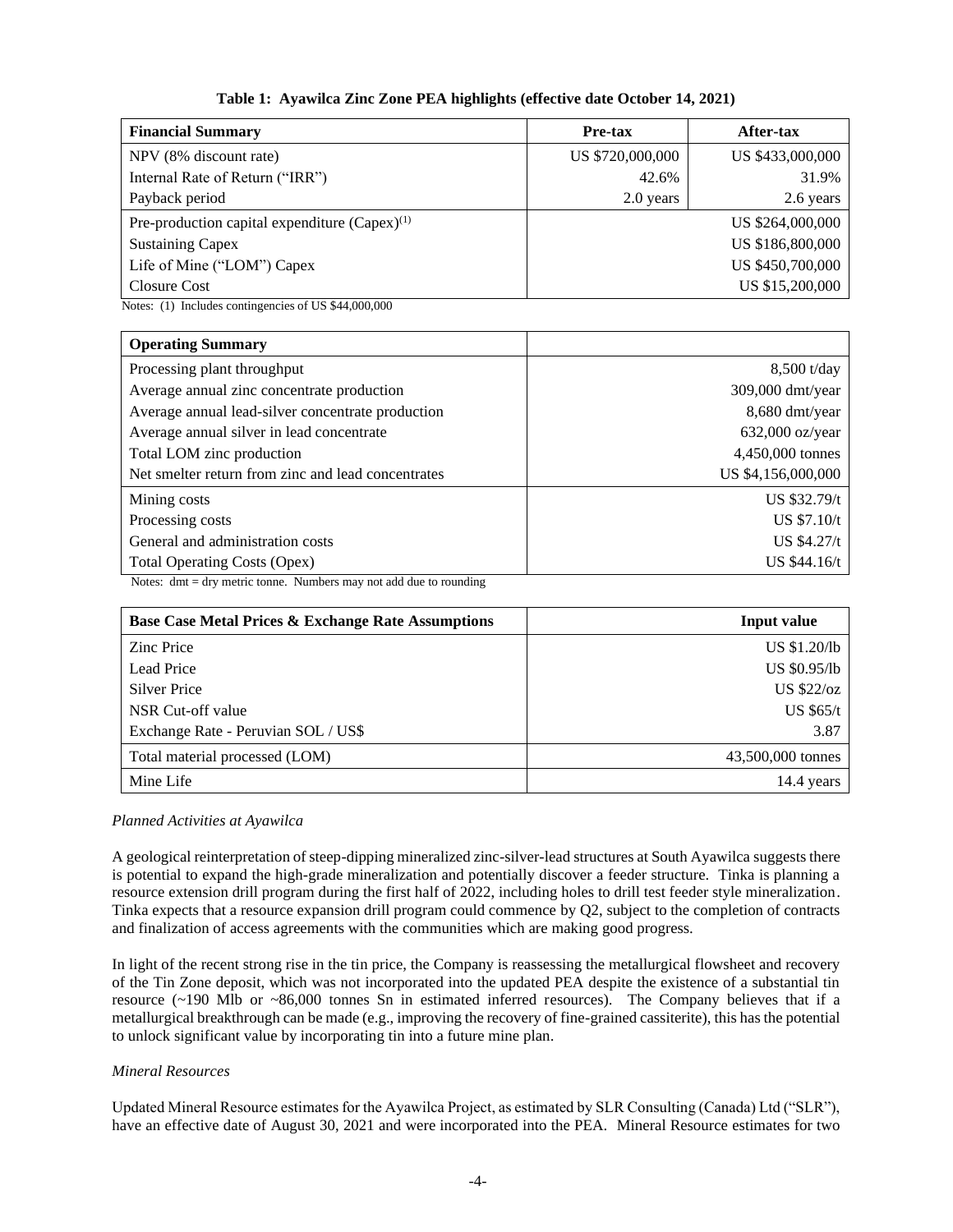Ayawilca deposits (the "Zinc Zone" and "Tin Zone", respectively) were updated as a result of nearly 12,000 metres of drilling since 2020. A major step forward since the previous resource estimation in 2018 was the large increase in Indicated Zinc Zone resources to 3.0 billion pounds of contained zinc (previously 1.8 billion pounds), a 68% increase. The Indicated Zinc Zone resource remained at a high grade of 7.2% zinc (+ silver + lead), while the Indicated Mineral Resource category now constitutes 35% of the total zinc inventory (previously 24%).

Key highlights of the updated mineral resource estimates:

- 1. Indicated Zinc Zone Mineral Resource of 19,000,000 tonnes grading 7.2% zinc, 0.2% lead and 16.8 g/t silver containing:
	- (i) 3.0 billion pounds of zinc;
	- (ii) 10.3 million ounces of silver; and
	- (iii) 87 million pounds of lead.
- 2. Inferred Zinc Zone Mineral Resource of 47,900,000 tonnes grading 5.4% zinc, 0.4% lead & 20.0 g/t silver containing:
	- (i) 5.7 billion pounds of zinc;
	- (ii) 30.7 million ounces of silver; and
	- (iii) 370 million pounds of lead.
- 3. Inferred Tin Mineral Resource of 8,400,000 tonnes grading 1.0% tin, containing:
	- (i) 189 million pounds of tin.

The Tin Zone and Zinc Zone resources do not overlap, with the Tin Zone situated predominantly beneath the Zinc Zone. The Mineral Resources are reported above a net smelter return (NSR) cut-off value of US \$55/tonne for the Zinc Zone and US \$60/tonne for the Tin Zone.

The Mineral Resource estimates for the Zinc Zone by area (Table 2), and the Tin Zone (Table 3), have an effective date of August 30, 2021. The Colquipucro Silver Zone resource estimate (Table 4) has an effective date of May 25, 2016, also estimated by SLR (previously Roscoe Postle and Associates).

|                              |                        |                               | Grade     |             |              | <b>Contained Metal</b> |             |                    |
|------------------------------|------------------------|-------------------------------|-----------|-------------|--------------|------------------------|-------------|--------------------|
| <b>Classification / Zone</b> | <b>Tonnage</b><br>(Mt) | <b>NSR</b><br>$(\frac{1}{2})$ | Zn<br>(%) | Ag<br>(g/t) | Pb<br>$($ %) | Zn<br>(Mlb)            | Ag<br>(Moz) | <b>Pb</b><br>(Mlb) |
| <b>Indicated</b>             |                        |                               |           |             |              |                        |             |                    |
| West                         | 11.6                   | 108                           | 6.26      | 15.9        | 0.25         | 1,607                  | 6.0         | 65                 |
| South                        | 7.3                    | 145                           | 8.56      | 18.3        | 0.13         | 1,383                  | 4.3         | 22                 |
| <b>Total Indicated</b>       | <b>19.0</b>            | 123                           | 7.15      | 16.8        | 0.21         | 2,990                  | 10.3        | 87                 |
| <b>Inferred</b>              |                        |                               |           |             |              |                        |             |                    |
| West                         | 5.5                    | 106                           | 5.90      | 20.8        | 0.42         | 719                    | 3.7         | 52                 |
| South                        | 9.0                    | 134                           | 7.45      | 34.4        | 0.33         | 1,477                  | 10.0        | 65                 |
| Central                      | 17.4                   | 81                            | 4.55      | 13.8        | 0.34         | 1,747                  | 7.7         | 132                |
| East                         | 10.6                   | 88                            | 5.04      | 14.4        | 0.20         | 1,177                  | 4.9         | 46                 |
| Silver                       | 0.4                    | 93                            | 3.58      | 106.7       | 0.65         | 33                     | 1.4         | 6                  |
| <b>Buffer</b>                | 4.9                    | 87                            | 4.66      | 19.2        | 0.63         | 504                    | 3.0         | 69                 |
| <b>Total Inferred</b>        | 47.9                   | 96                            | 5.36      | 20.0        | 0.35         | 5,657                  | 30.7        | 370                |

| Table 2: Ayawilca Zinc Zone Mineral Resources as of August 30, 2021 |                                             |  |
|---------------------------------------------------------------------|---------------------------------------------|--|
|                                                                     | Tinka Resources Limited - Ayawilca Property |  |

Notes:

1. CIM (2014) definitions were followed for Mineral Resources.

2. Mineral Resources are reported above a cut-off net smelter return (NSR) value of US \$55/t.

3. The requirement of a reasonable prospect of eventual economic extraction is met by having a minimum modelling width for mineralized zones of three metres, a cut-off based on reasonable input parameters, and continuity of mineralization consistent with a potential underground mining scenario.

4. The NSR value was based on estimated metallurgical recoveries, assumed metal prices, and smelter terms, which include payable factors, treatment charges, penalties, and refining charges. Metal price assumptions were, US \$1.20/lb Zn, US \$22/oz Ag, and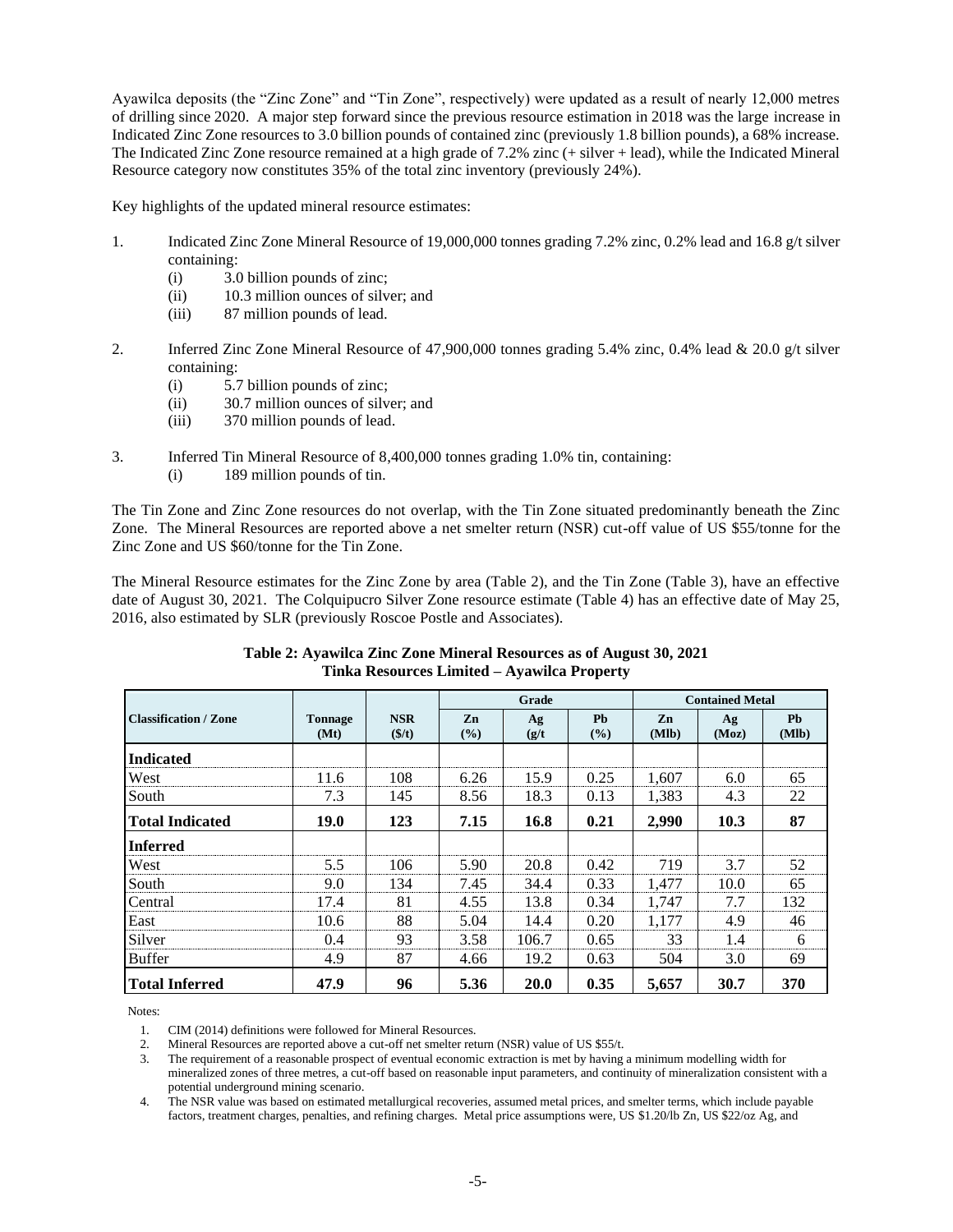US \$0.95/lb Pb. Metal recovery assumptions were, 92% Zn, 85% Ag, and 70% Pb. The NSR value for each block was calculated using the following NSR factors; US \$16.23/% Zn, US \$0.27/g Ag, and US \$10.20/% Pb.

- 5. Payability is as follows; Zn 84%, Pb 94% and Ag 47%
- 6. The NSR value was calculated using the following formula:  $NSR = Zn(\%)$ \*US\$16.23+Ag(g/t)\*US\$0.27+Pb(%)\*US\$10.20
- 7. Numbers may not add due to rounding.

Indium was previously included in the Zinc Zone resource estimation but is no longer reported.

# **Table 3: Ayawilca Tin Zone Inferred Mineral Resources as of August 30, 2021 Tinka Resources Limited - Ayawilca Property**

| <b>Classification</b> | <b>Tonnage</b><br>(Mt) | <b>NSR</b><br>$(\$/t))$ | Grade<br>$(\% Sn)$ | <b>Contained</b><br><b>Metal</b><br>$(Mlb\ Sn)$ |
|-----------------------|------------------------|-------------------------|--------------------|-------------------------------------------------|
| Inferred              | 8.4                    | 103                     | 1.02               | 189                                             |

Notes:

- 1. CIM (2014) definitions were followed for Mineral Resources.
- 2. Mineral Resources are reported above a cut-off grade NSR value of US \$60/t.
- 3. The requirement of a reasonable prospect of eventual economic extraction is met by having a minimum modelling width for mineralized zones of three metres, a cut-off based on reasonable input parameters, and continuity of mineralization consistent with a potential underground mining scenario.
- 4. The NSR value was based on estimated metallurgical recoveries, assumed metal prices, and smelter terms, which include payable factors, treatment charges, penalties, and refining charges. Metal price assumptions were, US \$11.00/lb Sn. Metal recovery assumptions were, 70% Sn for blocks with Sn:Cu  $\geq$  5 and 40% for Sn:Cu  $\lt$  5. The NSR value for each block was calculated using the following NSR factors, US \$141.64 per % Sn for blocks with Sn:Cu ≥ 5 and US \$80.94 for blocks with Sn:Cu <5.
- 5. The NSR value was calculated using the following formulae:
- If  $Sn:Cu \geq 5$ : US  $SNSR = Sn(\%) * US $141.64$
- 6. If  $Sn:Cu < 5$ : US  $SNSR = Sn(\%)$ \*US \$80.94
- 7. Numbers may not add due to rounding.

Copper and silver were reported in the Tin Zone previously but are no longer reported because they are not expected to contribute materially to the economics of the project.

### **Table 4: Colquipucro Silver Oxide Deposit Mineral Resources as of May 25, 2016 Tinka Resources Limited – Ayawilca Property**

| <b>Classification / Zone</b> | <b>Tonnage</b><br>(Mt) | Grade<br>$(g/t \text{ Ag})$ | <b>Contained Metal</b><br>(Moz Ag) |
|------------------------------|------------------------|-----------------------------|------------------------------------|
| <b>Indicated</b>             |                        |                             |                                    |
| <b>High Grade Lenses</b>     | 2.9                    | 112                         | 10.4                               |
| Low Grade Halo               | 4.5                    | 27                          | 3.9                                |
| <b>Total Indicated</b>       | 7.4                    | 60                          | 14.3                               |
| <b>Inferred</b>              |                        |                             |                                    |
| <b>High Grade Lenses</b>     | 2.2                    | 105                         | 7.5                                |
| Low Grade Halo               | 6.2                    | 28                          | 5.7                                |
| <b>Total Inferred</b>        | 8.5                    | 48                          | 13.2                               |

Notes:

1. CIM (2014) definitions were followed for Mineral Resources.

2. Mineral Resources are reported within a preliminary pit shell and above a cut-off grade of 15 g/t Ag for the low grade halo and 60 g/t Ag for the high grade lenses.

- The cut-off grade is based on a price of US \$24/oz Ag.
- 3. The cut-off grade is based on a price of 4. Numbers may not add due to rounding.

#### *Silvia Project*

In November 2021, the Company announced high-grade copper and gold results from Silvia NW, a new copper-gold discovery and one of several targets within the Company's 100%-owned Silvia Project consisting of 29,500 hectares of mining claims immediately adjacent to the Ayawilca Project in Central Peru. Silvia NW appears to be a coppergold skarn system hosted in limestone of the Cretaceous-age Jumasha Formation. Skarn deposits are copper deposits formed in limestone associated with proximal intrusions, and Peru hosts some of the largest and highest-grade copper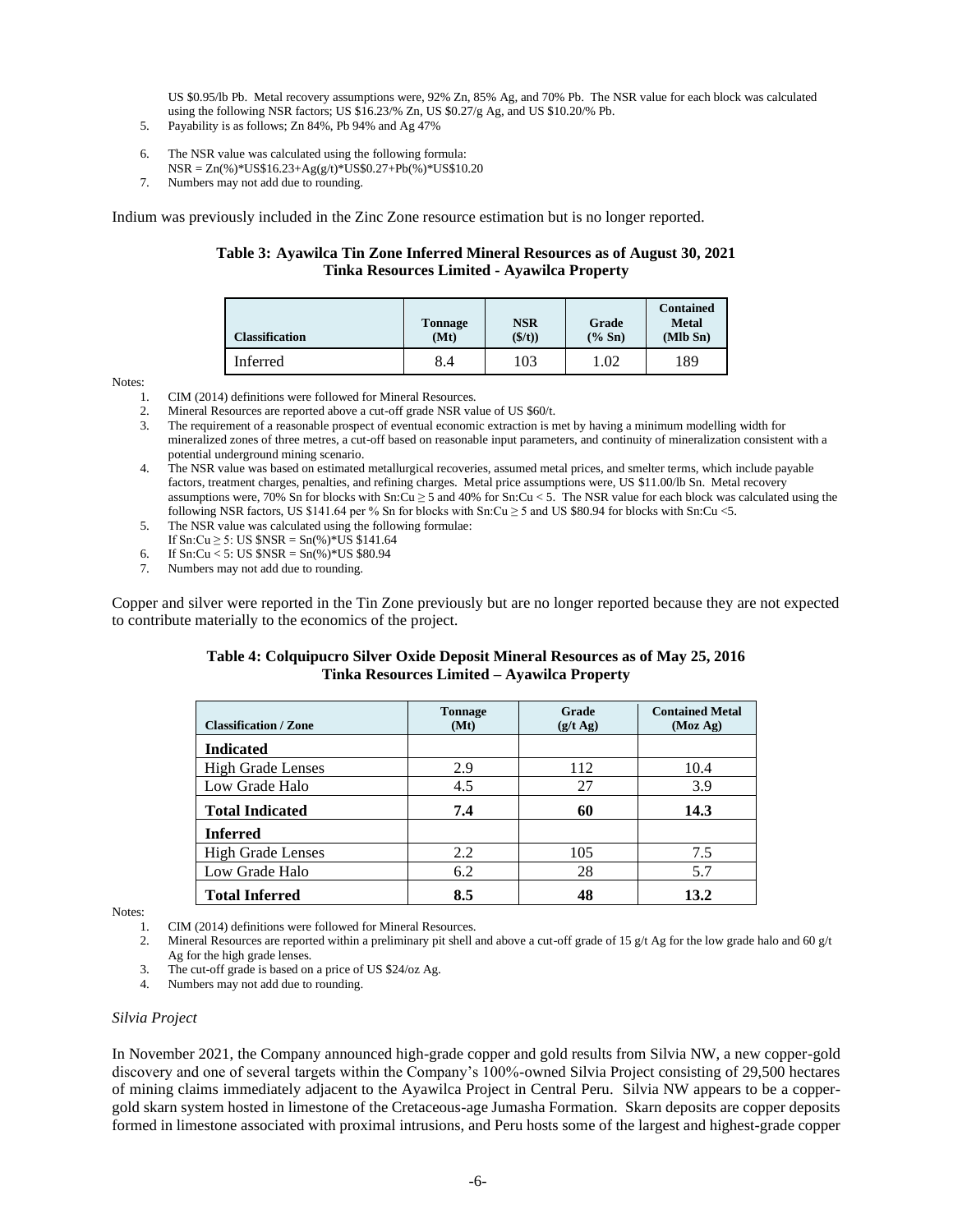deposits in the world (prime examples being Antamina and Las Bambas). There are three broad targets at Silvia NW over a 3 km x 1 km area: Area A, Area B and Area C. Tinka's work to date has focused at Area A.

Highlights from Area A include:

- 1. Trench: 46 metres at 1.9 g/t gold & 0.8% copper (2.2% CuEQ\* or 2.9 g/t AuEQ\*), including:
	- (i) 6 metres at 12.8 g/t gold  $& 2.7\%$  copper (12.3% CuEQ or 16.4 g/t AuEQ), including
	- (ii) 2 metres at 22.5 g/t gold & 2.5% copper (19.4% CuEQ or 25.8 g/t AuEQ).
- 2. Copper and gold mineralization is associated with chalcopyrite-bearing garnet skarn in the core of a narrow valley with widespread shallow scree cover.
- 3. The footprint of the skarn mineralization at Area A is 550 m (N-S) and 400 m wide (E-W), including areas of scree cover. There remains the possibility that mineralization at Area A could join up with Area B approximately 1 km to the northeast.
- 4. Gold-copper skarn mineralization is associated with dikes of quartz feldspar biotite porphyry (QFP) intruding limestone - primary copper mineralization within the skarn occurs almost exclusively as chalcopyrite, while gold appears to occur as fine-grained native gold in chalcopyrite with possible tellurides.
- 5. Exploration is continuing at Areas A, B and C along the 3 km prospective trend with soil sampling, trenchpanel sampling and mapping.
- 6. Field work has commenced in preparation for an Environmental Impact Declaration (or "DIA") to obtain the necessary permits for drilling at Silvia NW.

*\* Copper Equivalent (CuEQ) is calculated assuming 100% recovery of copper and gold using a Gold Conversion Factor of 0.751, calculated from a nominal copper price of US\$3.30/lb and a gold price of US\$1,700/oz. Gold Equivalent (AuEQ) is calculated assuming 100% recovery of copper and gold using a Copper Conversion Factor of 1.33.*

# *Planned Activities at Silvia*

Surface sampling and mapping is continuing at the Silvia NW prospect (Areas A, B and C). More surface results will be published once these results are finalized, interpreted and fully integrated into our geological model. The Company is moving forward to obtain permits to allow the Company to drill as soon as possible. Additional geophysical prospecting, in particular detailed airborne magnetics, is planned for Q3 2022.

# *Other Exploration Targets*

The Pampahuasi property is located in the Department of Huancavelica 270 km southeast of Lima. Pampahuasi consists of 3 granted mining concessions for 2,100 hectares and 4 applications for 2,200 hectares. The area is prospective for vein style gold and silver mineralization. The Company's geologists have identified several parallel vein structures within the Pampahuasi claims trending northwest-southeast covering approximately 0.5 km by 1.5 km. Of 20 vein samples collected to date from this area, gold grades range from <0.01 g.t Au to 3.61 g/t Au and silver grades range from 0.1 g/t Ag and 69 g/t Ag. A single channel sample across a vein outcrop returned 3.0 metres grading 3.6 g/t Au and 2.4 g/t Ag.

Further surface work at Pampahuasi is planned to expand the known outcrop of mineralized veins and to identify further mineralized structures associated with various colour anomalies on satellite imagery.

# **Qualified Persons**

The qualified person for the Company's projects, Dr. Graham Carman, President and CEO of the Company and a Fellow of the Australasian Institute of Mining and Metallurgy ("FAUSIMM"), has reviewed and verified the technical information in this MD&A and is responsible for other technical information (i.e., information not directly related to the Mineral Resource Estimate or the PEA) in this MD&A.

Ms. Katharine M. Masun, MSA, M.Sc., P.Geo., SLR Consultant Geologist, and Ms. Dorota El Rassi, P.Eng., SLR Consultant Engineer, both Qualified Persons under National Instrument 43-101 and independent of Tinka, were responsible for the Mineral Resources estimations disclosed in this MD&A.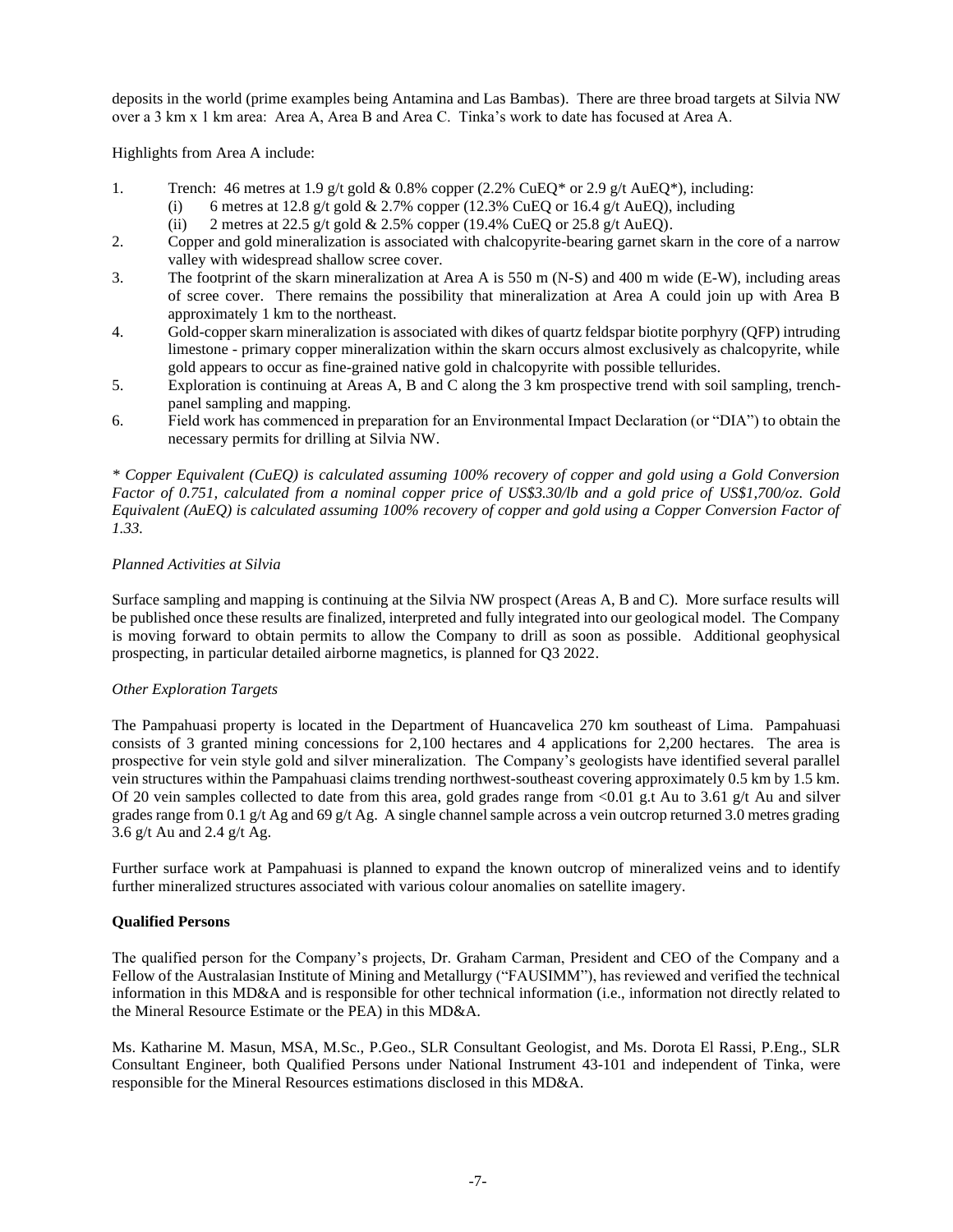Mr. Kim Kirkland, FAUSIMM, Geological Engineer, Principal Mining Consultant with Mining Plus, and Edgard Vilela, MAusIMM (CP), Mining Engineer, Underground Manager, a fulltime employee of Mining Plus, both Qualified Persons under NI 43-101 and independent of Tinka, were responsible for the financial results and mine plan disclosed in the PEA and summarized in this MD&A.

Mr. Adam Johnson, FAUSIMM (CP)., Chief Metallurgist with Transmin Metallurgical Consultants (Peru), a Qualified Person under NI 43-101 and independent of Tinka, was responsible for the metallurgical assumptions of the PEA in this MD&A.

Mr. Donald Hickson, P.Eng., of Envis E.I.R.L Peru (Envis), a Qualified Person as defined by NI 43-101, was responsible for inputs on processing and tailings filtering and storage in the PEA and in this MD&A.

### **Selected Financial Data**

The following selected financial information is derived from the unaudited condensed consolidated interim financial statements of the Company.

|                                      | <b>Fiscal 2022</b>    | <b>Fiscal 2021</b>      |                       |                        |                       | Fiscal 2020             |                             |                        |
|--------------------------------------|-----------------------|-------------------------|-----------------------|------------------------|-----------------------|-------------------------|-----------------------------|------------------------|
|                                      | Dec. 31<br>2021<br>\$ | <b>Sept. 30</b><br>2021 | Jun. 30<br>2021<br>\$ | <b>Mar. 31</b><br>2021 | Dec. 31<br>2020<br>\$ | <b>Sept. 30</b><br>2020 | <b>Jun. 30</b><br>2020<br>S | <b>Mar. 31</b><br>2020 |
| <b>Operations:</b>                   |                       |                         |                       |                        |                       |                         |                             |                        |
| Revenues                             | Nil                   | Nil                     | Nil                   | Nil                    | Nil                   | Nil                     | Nil                         | Nil                    |
| <b>Expenses</b>                      | (390,718)             | (371, 850)              | (410, 860)            | (479, 598)             | (366, 534)            | (417,775)               | (424, 330)                  | (1,747,654)            |
| Other items                          | (69, 222)             | 297,475                 | (133,935)             | (87, 637)              | (501,705)             | (3,053)                 | (567, 189)                  | 933,211                |
| Net loss and<br>comprehensive loss   | (459.940)             | (74, 375)               | (544, 795)            | (567, 235)             | (868, 239)            | (420, 828)              | (991, 519)                  | (814, 443)             |
| Loss per share<br>-basic and diluted | (0.00)                | (0.00)                  | (0.00)                | (0.00)                 | (0.00)                | (0.00)                  | (0.01)                      | (0.00)                 |
| Dividends per share                  | Nil                   | Nil                     | Nil                   | Nil                    | Nil                   | Nil                     | Nil                         | Nil                    |
| <b>Balance Sheet:</b>                |                       |                         |                       |                        |                       |                         |                             |                        |
| Working capital                      | 9,844,900             | 11,195,041              | 12,398,568            | 14,526,894             | 16,838,169            | 20,160,588              | 20,872,770                  | 22,355,992             |
| Total assets                         | 66,563,265            | 67, 107, 503            | 67,200,711            | 67,524,274             | 68,798,852            | 69,306,911              | 69,307,616                  | 70,211,504             |
| Total long-term liabilities          | Nil                   | Nil                     | Nil                   | Nil                    | Nil                   | Nil                     | Nil                         | Nil                    |

# **Results of Operations**

*Three Months Ended December 31, 2021 Compared to Three Months Ended September 30, 2021*

During the three months ended December 31, 2021 ("Q1/2022") the Company reported a net loss of \$459,940 compared to a net loss of \$74,375 for the three months ended September 30, 2021 ("Q4/2021"), an increase in loss of \$385,565. The increase in loss was primarily attributed to the recognition of a foreign exchange gain of \$290,305 in Q4/2021 compared to a foreign exchange loss of \$75,579 in Q1/2022, resulting in a fluctuation of \$365,884, and a \$18,868 increase in general and administrative expenses from, \$371,850 during Q4/2021 to \$390,718 during Q1/2022.

# *Three Months Ended December 31, 2021 Compared to Three Months Ended December 31, 2020*

During Q1/2022 the Company reported a net loss of \$459,940 compared to a net loss of \$868,239 for the three months ended December 31, 2021 ("Q1/2021"), a decrease in loss of \$408,299. The decrease in loss was primarily due to the recognition of a foreign exchange loss of \$542,280 in Q1/2021 compared to a foreign exchange loss of \$75,579 during Q1/2022 and partially offset by a \$24,184 increase in general and administrative expenses, from \$366,534 during Q1/2021 to \$390,718 during Q1/2022 and \$34,218 decrease in interest income, from \$40,575 during Q1/2021 to \$6,357 during Q1/2022.

Significant fluctuations in expenses were as follows:

(i) during Q1/2021 the Company recorded share-based compensation expense of \$24,202 on the granting and vesting of share options. No share options were granted or vested during Q1/2022;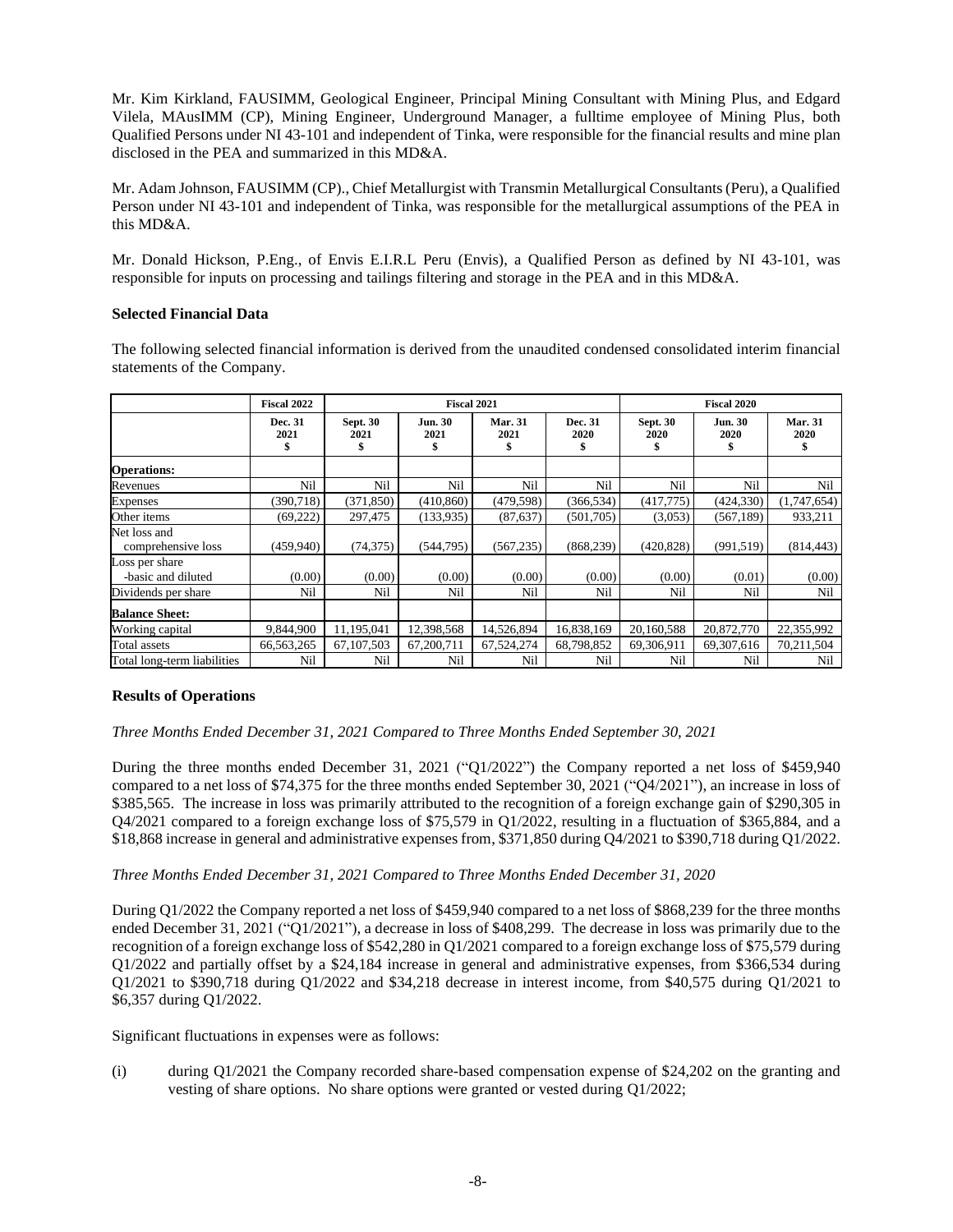- (ii) during  $Q1/2022$  the Company incurred \$157,166 ( $Q1/2021$  \$143,319) for directors and officers compensation. See also "Transactions with Related Parties";
- (iii) legal expenses decreased by \$20,851 during Q1/2022 to \$5,039, compared to \$25,890 during Q1/2021; and
- (iv) during Q1/2022 the Company incurred \$23,885 to attend local and virtual investment conferences. During Q1/2021 the Company did not attend any investment conferences.

The Company holds its cash in interest bearing accounts in major financial institutions. The Company has also set aside US \$6,000,000 in deposit with its financial institution. These funds were segregated for the purpose of incurring expenditures for exploration and development on the Company's mineral projects. These funds also bear interest. Interest income is generated from the deposits and fluctuates primarily with the levels of cash on deposit. During Q1/2022 the Company recorded interest income of \$6,357 compared to \$40,575 during Q1/2021.

The carrying costs of the Company's exploration and evaluation assets are as follows:

|             |                             | As at December 31, 2021                        |                    |                             | As at September 30, 2021                       |              |  |  |
|-------------|-----------------------------|------------------------------------------------|--------------------|-----------------------------|------------------------------------------------|--------------|--|--|
|             | <b>Acquisition</b><br>Costs | <b>Deferred</b><br><b>Exploration</b><br>Costs | <b>Total</b><br>\$ | <b>Acquisition</b><br>Costs | <b>Deferred</b><br><b>Exploration</b><br>Costs | <b>Total</b> |  |  |
| Colquipucro | 402,014                     | 9,322,199                                      | 9,724,213          | 402.014                     | 9, 261, 472                                    | 9,663,486    |  |  |
| Ayawilca    | 1,607,945                   | 40.929.110                                     | 42,537,055         | 1,571,273                   | 40,301,497                                     | 41,872,770   |  |  |
| Other       | 329,924                     | 3,569,218                                      | 3,899,142          | 329,924                     | 3,400,813                                      | 3,730,737    |  |  |
|             | 2,339,883                   | 53,820,527                                     | 56,160,410         | 2,303,211                   | 52,963,782                                     | 55,266,993   |  |  |

Exploration and evaluation activities incurred during Q1/2022 and fiscal 2021 are as follows:

|                                       | Colquipucro | Avawilca     | Other     | <b>Total</b><br>S |
|---------------------------------------|-------------|--------------|-----------|-------------------|
| <b>Balance at September 30, 2020</b>  | 9,196,366   | 36, 323, 722 | 2,797,596 | 48,317,684        |
| <b>Exploration costs</b>              |             |              |           |                   |
| Assays                                |             |              | 10,059    | 10,059            |
| Camp costs                            | 2,322       | 752,409      | 13,114    | 767,845           |
| Community relations                   | 438,844     | 939,287      |           | 1,378,131         |
| Depreciation                          |             | 11,352       |           | 11,352            |
| Drilling                              |             | 1,700,246    |           | 1,700,246         |
| Engineering                           | 23,343      | 268,049      |           | 291,392           |
| Environmental                         | 2,611       | 498,540      |           | 501,151           |
| Geological                            |             | 567,571      | 8,324     | 575,895           |
| Health and safety                     |             | 355,220      |           | 355,220           |
| Metallurgical                         |             | 153,802      |           | 153,802           |
| Software and database management      |             | 27,306       |           | 27,306            |
| Topography                            |             | 1,188        |           | 1,188             |
| VAT incurred                          |             |              | 706,488   | 706,488           |
| VAT recovered                         |             |              | (134,768) | (134, 768)        |
|                                       | 467,120     | 5,274,970    | 603,217   | 6,345,307         |
| <b>Acquisition costs</b>              |             |              |           |                   |
| Property acquisition payment          |             |              | 177,176   | 177,176           |
| Concession payments and related taxes |             | 274,078      | 128,931   | 403,009           |
| Staking costs                         |             |              | 23,817    | 23,817            |
|                                       |             | 274,078      | 329,924   | 604,002           |
| <b>Balance at September 30, 2021</b>  | 9,663,486   | 41,872,770   | 3,730,737 | 55,266,993        |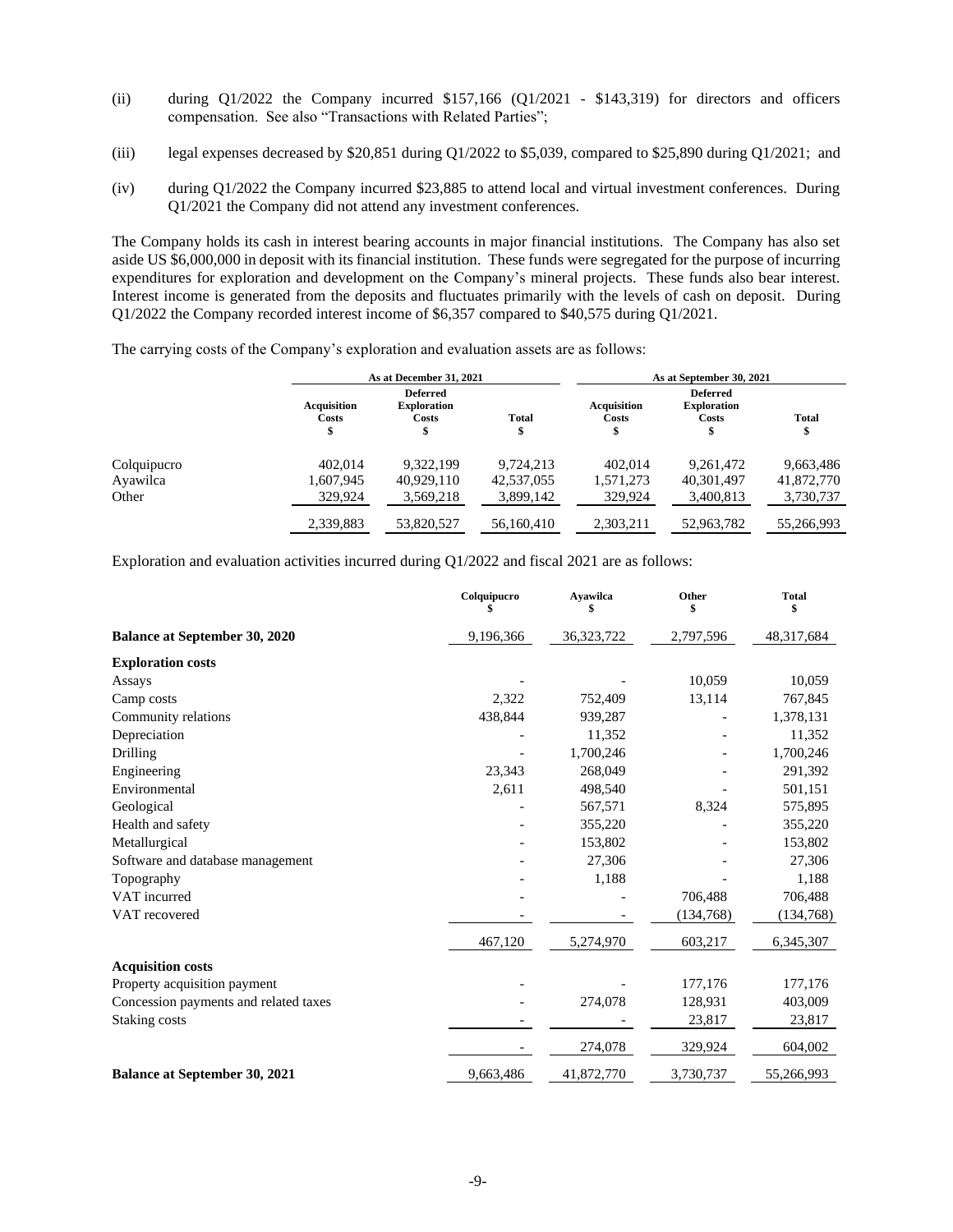|                                       | Colquipucro<br>ä | Ayawilca   | Other<br>\$ | <b>Total</b><br>\$ |
|---------------------------------------|------------------|------------|-------------|--------------------|
| <b>Exploration costs</b>              |                  |            |             |                    |
| Assays                                |                  |            | 17,070      | 17,070             |
| Camp costs                            |                  | 144,452    |             | 144,452            |
| Community relations                   | 56,358           | 148,842    |             | 205,200            |
| Depreciation                          |                  | 3,216      |             | 3,216              |
| <b>Drilling</b>                       |                  | 2,995      |             | 2,995              |
| Engineering                           |                  | 26,714     |             | 26,714             |
| Environmental                         | 711              | 119,612    | 38,512      | 158,835            |
| Geological                            |                  | 80,127     |             | 80,127             |
| Health and safety                     | 3,658            | 74,973     | 40,191      | 118,822            |
| Metallurgical                         |                  | 19,968     |             | 19,968             |
| Software and database management      |                  | 6,714      |             | 6,714              |
| VAT incurred                          |                  |            | 76,632      | 72,632             |
|                                       | 60,727           | 627,613    | 168,405     | 856,745            |
| <b>Acquisition costs</b>              |                  |            |             |                    |
| Concession payments and related taxes |                  | 36,672     |             | 36,672             |
| <b>Balance at December 31, 2021</b>   | 9,724,213        | 42,537,055 | 3,899,142   | 56,160,410         |

During Q1/2022 the Company focused on continuing exploration drilling, metallurgical test work, construction of access roads and platforms, rehabilitation of drill sites and access tracks with local communities. The Company incurred a total of \$893,417 (Q1/2021 - \$2,475,626) for exploration expenditures and acquisition costs, comprising \$664,285 (Q1/2021 - \$2,127,524) on the Ayawilca Project, \$60,727 (Q1/2021 - \$105,434) on the Colquipucro Project, \$72,632 (Q1/2021 - \$229,120) for VAT tax in Peru and \$95,773 (Q1/2021 - \$13,548) for staking costs on minor concessions in Central Peru. See also "Exploration Projects, Peru".

# *Financings*

During Q1/2022 and Q1/2021 the Company did not conduct any equity financings.

#### **Financial Condition / Capital Resources**

The Company's ability to continue as a going concern is dependent upon the ability of the Company to obtain the necessary financing to develop properties and to establish future profitable production. To date the Company has not earned significant revenues and is considered to be in the exploration stage. The Company's operations are funded from equity financings which are dependent upon many external factors and may be difficult to impossible to secure or raise when required. As at December 31, 2021 the Company had working capital in the amount of \$9,844,900, including \$7,606,800 (US \$6,000,000) set aside by the Company for exploration and development of the Company's mineral projects. Management considers that the Company has sufficient funds to continue advancing the Ayawilca Project, continue exploration and drill permitting on the Silvia Project and maintain ongoing corporate overhead and field expenses over the next twelve months. See also "Exploration Projects, Peru". Exploration activities may change as a result of ongoing results and recommendations or the Company may acquire additional properties which may entail significant exploration commitments. While the Company has been successful in securing financings in the past, there is material uncertainty it will be able to do so in the future.

#### **Off-Balance Sheet Arrangements**

The Company has no off-balance sheet arrangements.

#### **Proposed Transactions**

The Company has no proposed transactions.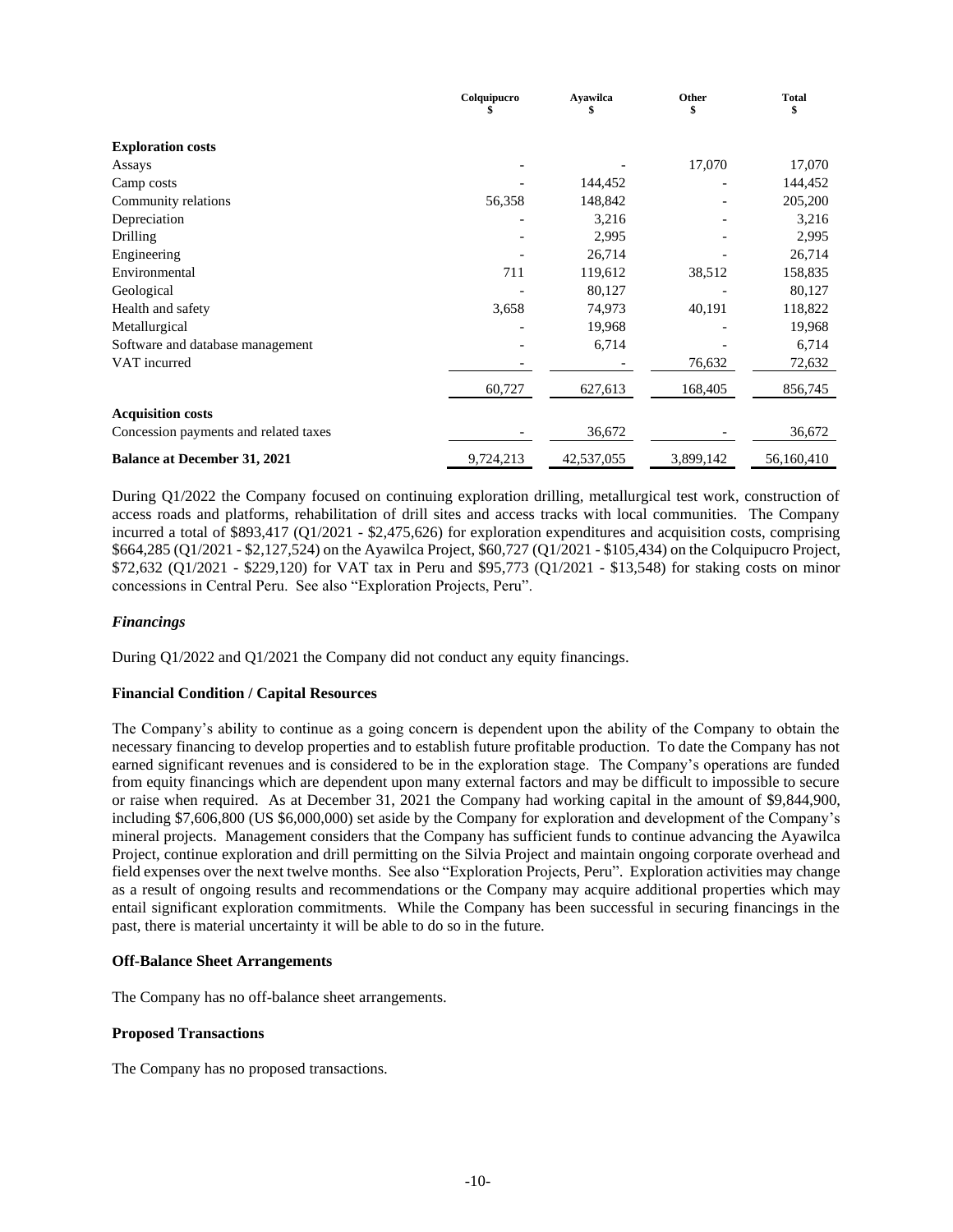#### **Critical Accounting Estimates**

The preparation of financial statements in conformity with IFRS requires management to make estimates and assumptions that affect the reported amounts of assets and liabilities and disclosure of contingent assets and liabilities at the date of the financial statements, and the reported amounts of revenues and expenditures during the reporting period. Examples of significant estimates made by management include estimating the fair values of financial instruments, valuation allowances for deferred income tax assets and assumptions used for share-based compensation. Actual results may differ from those estimates.

A detailed summary of all the Company's significant critical accounting estimates is included in Note 3 to the September 30, 2021 annual consolidated financial statements.

#### **Changes in Accounting Policies**

A detailed summary of all the Company's significant accounting policies is included in Note 3 to the September 30, 2021 annual consolidated financial statements.

#### **Transactions with Related Parties**

A number of key management personnel, or their related parties, hold positions in other entities that result in them having control or significant influence over the financial or operating policies of those entities. Certain of these entities transacted with the Company during the reporting period.

#### (a) *Transactions with Key Management Personnel*

During Q1/2022 and Q1/2021 the following amounts were incurred with respect to the Company's CEO (Dr. Carman), the Company's CFO (Mr. Nick DeMare) and the Company's VPE (Mr. Alvaro Fernandez-Baca) as follows:

|                                      | O1/2022 | O1/2021 |
|--------------------------------------|---------|---------|
| Management fees - Dr. Carman         | 77.499  | 77.499  |
| Management fees - Mr. Fernandez-Baca | 51.417  | 55,650  |
| Professional fees - Mr. DeMare       | 21,600  | 9,000   |
|                                      | 150,516 | 142,149 |

During Q1/2022 the Company expensed \$119,666 (Q1/2021 - \$108,759) to directors and officers compensation and capitalized \$30,850 (Q1/2021 - \$33,390) of compensation paid to the VPE to exploration and evaluation assets.

As at December 31, 2021 \$12,600 (September 30, 2021 - \$3,000) remained unpaid.

Pursuant to various agreements with its CEO (Dr. Carmen) and its VPE (Mr. Fernandez-Baca), the Company is currently committed to pay up to approximately \$860,000 in the event of termination without cause or a change of control of the Company.

#### (b) *Transactions with Other Related Parties*

(i) During Q1/2022 and Q1/2021 the following amounts were incurred for professional services provided by non-management directors of the Company (Mary Little, Ben McKeown, and Raul Benavides) and the Corporate Secretary (Mariana Bermudez):

|                                   | O1/2022 | O1/2021 |
|-----------------------------------|---------|---------|
|                                   |         |         |
| Professional fees - Ms. Little    | 7.500   | 7.500   |
| Professional fees - Mr. McKeown   | 12,000  | 12,000  |
| Professional fees - Mr. Benavides | 7.500   | 7.500   |